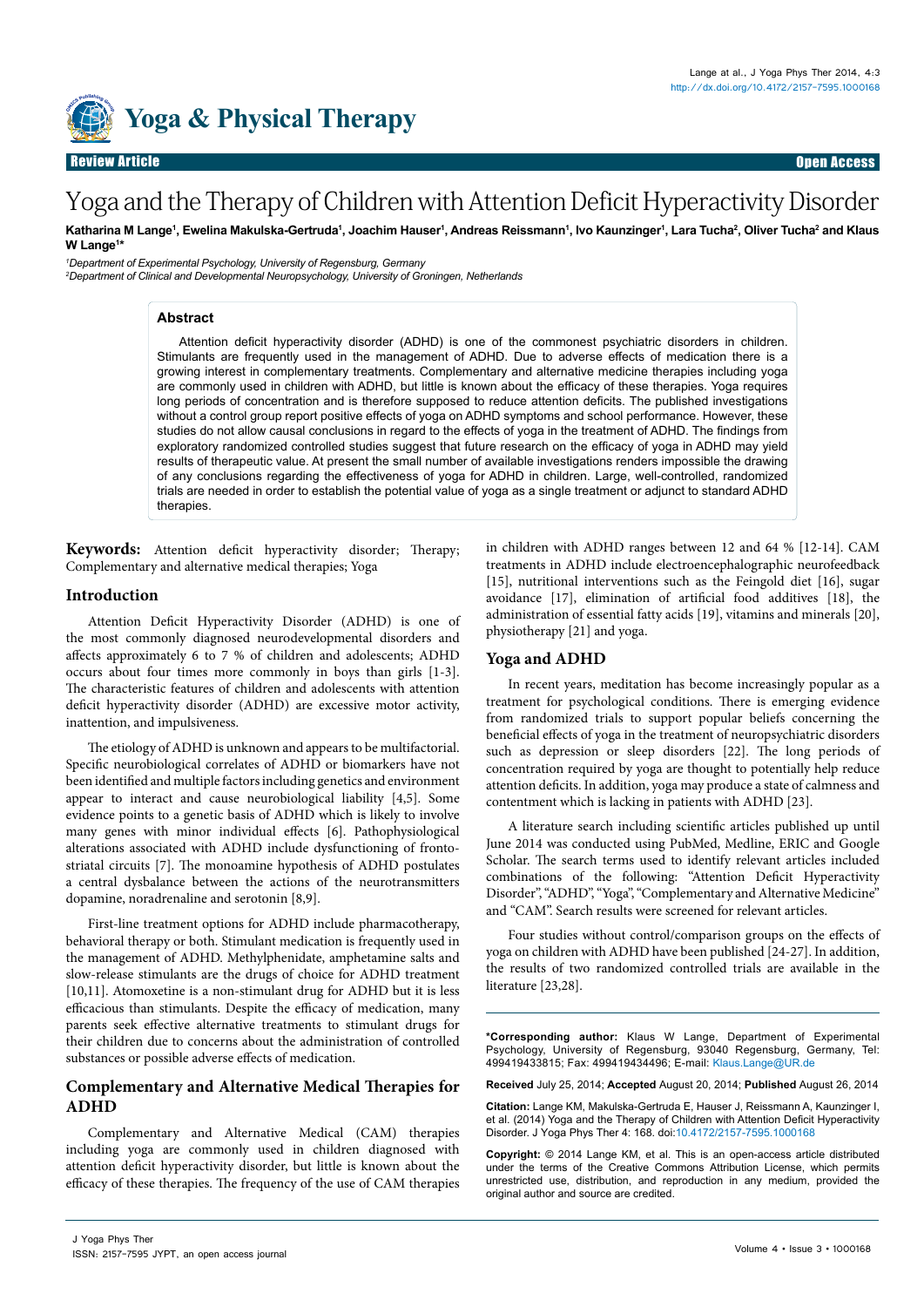#### **Studies Without Control Group**

A study by Harrison et al. [24] investigated techniques of Sahaja yoga meditation as a family treatment method for children with ADHD. Parents and children participated in a 6-week program of twice-weekly clinic sessions and regular meditation at home. Pre- and post-treatment assessments included parent ratings of children's ADHD symptoms, self-esteem and child-parent relationship quality. This study reported improvements in children's ADHD behavior, self-esteem and relationship quality. Children described benefits at home such as improved sleep patterns and decreased anxiety, and at school including improved concentration and reduced conflict. Parents reported feeling happier, less stressed and more able to manage their children's behavior [24].

Another approach [25] was to combine yoga/meditation with a multimodal behavioral therapy program for children aged 6 to 11 years. Children were able to successfully learn both yoga and meditation from high school students irrespective of their age, ADHD type, or initial performance impairment. After 6 weeks of the program, 90 % of children showed improvement as measured by their performance impairment score, a measurement of academic performance. Parent and teacher evaluations of behavior also found improvement, e.g. 25 out of 64 children showed an improvement bringing them within the normal range as measured by the Vanderbilt questionnaire [25].

The aim of another study [26] was to assess the efficacy of a one-year, peer-mediated interventional program consisting of yoga, meditation and play therapy maintained by student volunteers in a school in India. The participants were 69 students between the ages of 6 and 11 years, previously identified as having ADHD. The program "Climb-Up" was implemented weekly over one year. The performance impairment scores for ADHD students assessed by teachers improved within 6 weeks and were sustained through 12 months in 46 out of 69 students. The improvements in the Vanderbilt questionnaire scores assessed by parents were observed in 92% of students. Marked improvements in the students' school performance were also sustained throughout the year [26].

An open-label exploratory study [27] investigated the effects of yoga as an add-on intervention in moderate to severe ADHD. Eight boys and one girl with ADHD between 5 and 16 years of age were given yoga training daily during an in-patient stay. All but one was on medication. An average of 8 yoga training sessions was attended by the participants, who were able to learn yoga reasonably well. There was a significant improvement in the ADHD symptoms, as assessed at the time of discharge on the Conners abbreviated rating scale, ADHDrating scale-IV and clinical global impression-severity [27].

In therapy study designs without a control group, any differences between pre-test and post-test findings are not necessarily due to the treatment. An adequate control group is needed in order to determine whether or not results of an assessment following a treatment are the consequence of the intervention or the natural course of the ADHD symptoms. A regression to the mean may explain the beneficial effects reported in uncontrolled trials in children with the waxing and waning symptoms of ADHD. The studies presented above [24-27] do not therefore allow the drawing of a causal conclusion as to the efficacy of the yoga treatments implemented.

### **Randomized Controlled Trials**

Two randomized controlled trials have investigated the effects of yoga on ADHD in children [23,28]. In a small exploratory study, Jensen

Fourteen boys aged 8 to 13 years were assessed according to DSM-IV criteria [29] by specialist pediatricians who used parent and teacher behavior checklists, parent and child interview, and psychometric testing. Eleven boys were diagnosed with ADHD combined type, three with ADHD predominantly inattentive (n=3). Patients diagnosed with comorbid anxiety disorder and learning disability were included, while those with oppositional defiant disorder and conduct disorder were excluded. All participants were stabilized on medication following appropriate periods of titration on dexamphetamine and/or methylphenidate.

In the study by Jensen and Kenny [23], the boys with ADHD were randomly assigned to a 20-session yoga group or a control group with cooperative games and activities. According to ethical requirements all boys were given the opportunity to participate in the yoga program. A crossover design was therefore planned in which boys who had randomly been assigned to the control group were given the opportunity to cross over into the experimental group (yoga) after completion of the first 20-session program.

The yoga program was developed according to Nagendra et al. [30] and Saraswati [31] and comprised standard yoga practices such as respiratory training, postural training, relaxation training, and concentration training [23]. The experimental (yoga) group participated in 20 weekly 1-hour yoga instructional group sessions. In addition, the boys' parents were encouraged to assist with daily practice sessions at home. The control group engaged once a month for one hour in cooperative activities such as talking and listening, sharing equipment and turn-taking. A total of 11 boys completed the yoga program and 8 boys acted as controls.

Boys with ADHD were assessed in an unmedicated state in the morning. A battery of tests was used, including parent and teacher behavior rating scales, a continuous performance task, and motion logs [23]. Significant improvements from pre-test to post-test were found for the yoga, but not for the control group on five subscales of the Conners' Parents Rating Scales (CPRS), i.e. Oppositional, Global Index Emotional Lability, Global Index Total, Global Index Restless/Impulsive and ADHD Index [23]. Significant improvements from pre-test to posttest were found for the control group, but not the yoga group on three CPRS subscales, i.e. Hyperactivity, Anxious/Shy, and Social Problems [23]. Both groups improved significantly on CPRS Perfectionism, DSM-IV Hyperactive/ Impulsive, and DSM-IV Total. In the yoga group, positive change from pre-test to post-test on the DSM-IV Hyperactive-Impulsive subscale of the Conners Teacher Rating Scales (CTRS) was positively correlated with the number of classes attended [23]. Boys in the yoga group who engaged in more home practice showed significant improvement on the Test of Variables of Attention (TOVA) [32] Response Time Variability and greater improvements on the CTRS Global Emotional Lability Subscale [23]. Results from the Motion Logger Actigraph were inconclusive.

Methodological problems of the study by Jensen and Kenny [23] included the small number of participants and the study sample's heterogeneity in regard to the boys' age, ADHD subtype and school placement. The study did not have sufficient statistical power to detect small to moderate differences between the yoga and control groups. In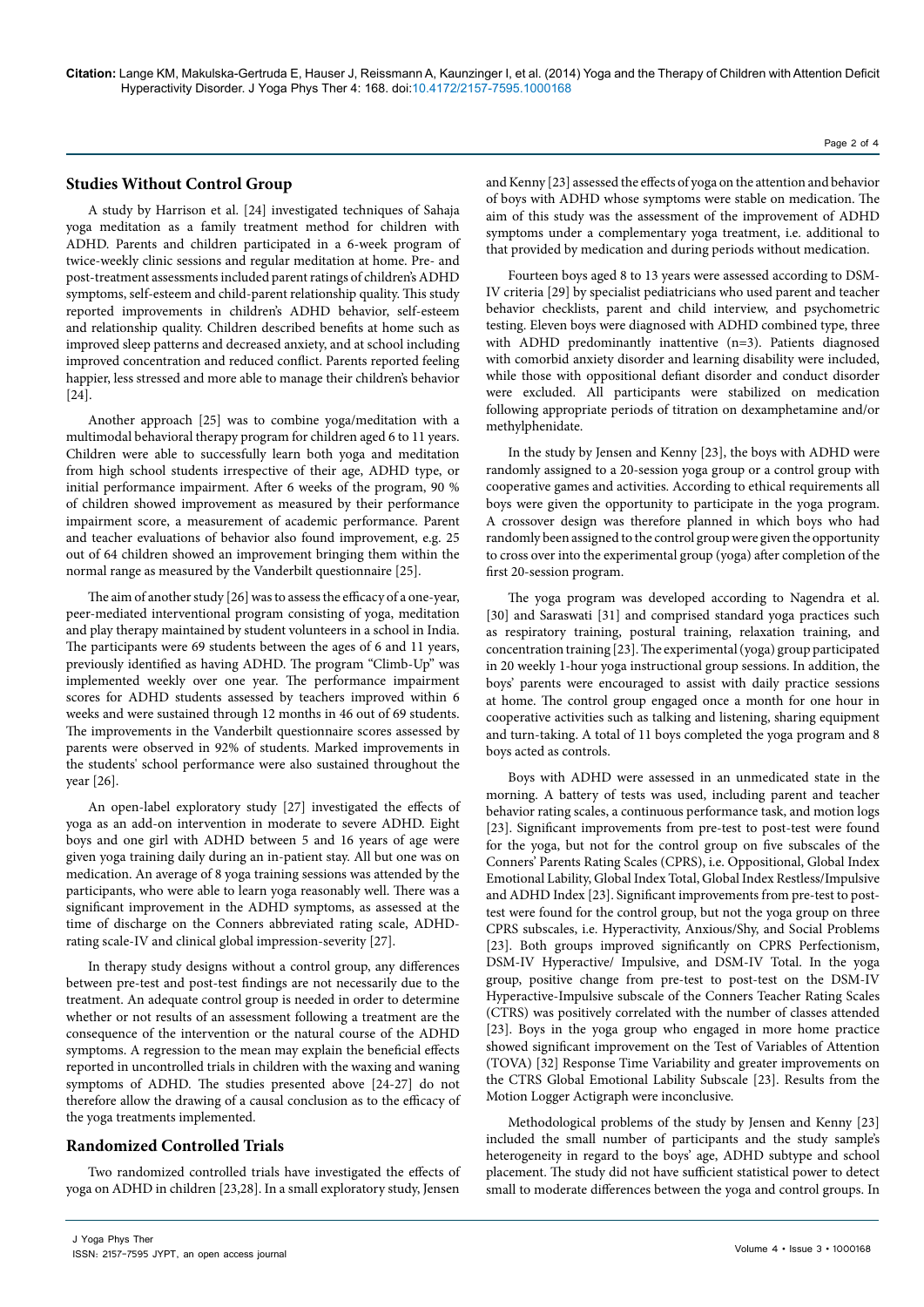addition, the boys were assessed on medication by their teachers and off medication by their parents. A major limitation of the study was the 4:1 difference in contact time between the yoga group and the controls which may have resulted in a placebo effect.

The aim of another study [28] was to compare the effectiveness of Hatha yoga in children versus conventional motor exercises (wellknown active games) over 34 weeks in a randomized controlled pilot study. Nineteen children aged 8 to 11 years (12 boys and 7 girls) with a clinical diagnosis of ADHD according to ICD-10 criteria (including children with attention disorders, hyperkinetic disorder of social behavior, and not otherwise specified hyperkinetic disorder) were included and randomly assigned to treatment conditions according to a 2x2 cross-over design. Children with severe developmental disabilities were excluded. Eight children were on medication (methylphenidate n=7, pipamperon n=1), seven children were receiving behavior therapy or ergotherapy. For all outcome measures (test scores on an attention task, and parent ratings of ADHD symptoms) the yoga training was superior to the conventional motor training, with effect sizes in the medium-to-high range (0.60-0.97). All children showed reductions in symptoms over time, and at the end of the study, the group means for the ADHD scales did not differ significantly from those of a representative control group. Furthermore, the training was particularly effective for children undergoing pharmacotherapy with methylphenidate. Limitations of the study by Haffner et al. [28] include a small sample size, carry-over effects from the cross-over design and limited followup. Neither of the two above studies [23,28] reported adverse reactions in the yoga groups. However, an assessment of potential side effects has not been conducted.

#### **Conclusion**

The published single-arm studies without control group do not allow any causal conclusions regarding the effects of yoga in the treatment of children with ADHD. Although the observations from pilot randomized controlled studies do not provide strong support for the use of yoga for ADHD, partly because these studies were statistically underpowered, they do support further research into its possible use for ADHD. As previously discussed in the literature [33], the small number of available investigations and the high risk of bias across the studies due to design limitations render impossible the drawing of any conclusions regarding the effectiveness of yoga for ADHD in children. Comparisons of yoga in ADHD patients with standard psychotherapy or pharmacological treatment are needed in order to assess the effectiveness of yoga as an add-on or even single treatment option. A general limitation of yoga studies in children with ADHD is the inability to implement double-blind designs. More rigorously designed studies with sufficiently large patient samples should evaluate the efficacy of yoga as an adjunct or sole treatment for ADHD. Limited follow-up periods in the available yoga studies provide no information on the long-term efficacy. The maintenance effects of yoga and the factors influencing long-term outcome (e.g., participants' attitudes and expectations, parental support of home practice, etc.) should also be assessed in the future.

#### **References**

- 1. Barkley RA (2006) Attention-Deficit Hyperactivity Disorder: a handbook for diagnosis and treatment. (3rdedn), Guilford Press, London, UK
- 2. [Lange KW, Reichl S, Lange KM, Tucha L, Tucha O \(2010\) The history of](http://www.ncbi.nlm.nih.gov/pubmed/21258430) [attention deficit hyperactivity disorder. AttenDeficHyperactDisord 2: 241-255.](http://www.ncbi.nlm.nih.gov/pubmed/21258430)
- 3. [Willcutt EG \(2012\) The prevalence of DSM-IV attention-deficit/hyperactivity](http://www.ncbi.nlm.nih.gov/pubmed/22976615) [disorder: a meta-analytic review. Neurotherapeutics 9: 490-499.](http://www.ncbi.nlm.nih.gov/pubmed/22976615)
- 25. [Mehta S, Mehta V, Mehta S, Shah D, Motiwala A, et al. \(2011\) Multimodal](http://www.ncbi.nlm.nih.gov/pubmed/22389788)  behavior program for ADHD incorporating yoga and implemented by high
- 26. [Mehta S, Shah D, Shah K, Mehta S, Mehta N, et al. \(2012\) Peer-mediated](http://www.ncbi.nlm.nih.gov/pmc/articles/PMC3539379/)  [multimodal intervention program for the treatment of children with ADHD in](http://www.ncbi.nlm.nih.gov/pmc/articles/PMC3539379/)  [India: one-year followup. ISRN Pediatr2012: 419168.](http://www.ncbi.nlm.nih.gov/pmc/articles/PMC3539379/)
- 5. [Wankerl B, Hauser J, Makulska-Gertruda E, Reißmann A, Sontag TA1,](http://www.ncbi.nlm.nih.gov/pubmed/24446115)  [et al. \(2014\) \[Neurobiology of attention deficit hyperactivity disorder\].](http://www.ncbi.nlm.nih.gov/pubmed/24446115)  [FortschrNeurolPsychiatr 82: 9-29.](http://www.ncbi.nlm.nih.gov/pubmed/24446115)
- 6. [Faraone SV, Mick E \(2010\) Molecular genetics of attention deficit hyperactivity](http://www.ncbi.nlm.nih.gov/pubmed/20159345)  [disorder. PsychiatrClin North Am 33: 159-180.](http://www.ncbi.nlm.nih.gov/pubmed/20159345)
- 7. [Durston S, van Belle J, de Zeeuw P \(2011\) Differentiating frontostriatal and](http://www.ncbi.nlm.nih.gov/pubmed/20965496)  [fronto-cerebellar circuits in attention-deficit/hyperactivity disorder. Biol](http://www.ncbi.nlm.nih.gov/pubmed/20965496)  [Psychiatry 69: 1178-1184.](http://www.ncbi.nlm.nih.gov/pubmed/20965496)
- 8. [Pliszka SR \(2005\) Theneuropsychopharmacology of attention-deficit/](http://www.ncbi.nlm.nih.gov/pubmed/15950012) [hyperactivity disorder. Biol Psychiatry 57: 1385-1390.](http://www.ncbi.nlm.nih.gov/pubmed/15950012)
- Oades RD (2007) Role of the serotonin system in ADHD: treatment implications. [Expert Rev Neurother 7: 1357-1374.](http://www.ncbi.nlm.nih.gov/pubmed/17939772)
- 10. [Reddy DS \(2013\) Current pharmacotherapy of attention deficit hyperactivity](http://www.ncbi.nlm.nih.gov/pubmed/24191257)  [disorder. Drugs Today \(Barc\) 49: 647-665.](http://www.ncbi.nlm.nih.gov/pubmed/24191257)
- 11. [Feldman HM, Reiff MI \(2014\) Clinical practice. Attention deficit-hyperactivity](http://www.ncbi.nlm.nih.gov/pubmed/24571756)  [disorder in children and adolescents. N Engl J Med 370: 838-846.](http://www.ncbi.nlm.nih.gov/pubmed/24571756)
- 12. [Bussing R, Zima BT, Gary FA, Garvan CW \(2002\) Use of complementary and](http://www.ncbi.nlm.nih.gov/pubmed/12221307)  [alternative medicine for symptoms of attention-deficit hyperactivity disorder.](http://www.ncbi.nlm.nih.gov/pubmed/12221307)  [PsychiatrServ 53: 1096-1102.](http://www.ncbi.nlm.nih.gov/pubmed/12221307)
- 13. [Chan E, Rappaport LA, Kemper KJ \(2003\) Complementary and alternative](http://www.ncbi.nlm.nih.gov/pubmed/12584479)  [therapies in childhood attention and hyperactivity problems. J DevBehavPediatr](http://www.ncbi.nlm.nih.gov/pubmed/12584479)  [24: 4-8.](http://www.ncbi.nlm.nih.gov/pubmed/12584479)
- 14. [Weber W, Newmark S \(2007\) Complementary and alternative medical therapies](http://www.ncbi.nlm.nih.gov/pubmed/18061787)  [for attention-deficit/hyperactivity disorder and autism. PediatrClin North Am 54:](http://www.ncbi.nlm.nih.gov/pubmed/18061787)  [983-1006.](http://www.ncbi.nlm.nih.gov/pubmed/18061787)
- 15. [Hurt E, Arnold LE, Lofthouse N \(2014\) Quantitative EEG neurofeedback for the](http://www.ncbi.nlm.nih.gov/pubmed/24975622)  [treatment of pediatric attention-deficit/hyperactivity disorder, autism spectrum](http://www.ncbi.nlm.nih.gov/pubmed/24975622)  [disorders, learning disorders, and epilepsy. Child AdolescPsychiatrClin N Am](http://www.ncbi.nlm.nih.gov/pubmed/24975622)  [23: 465-486.](http://www.ncbi.nlm.nih.gov/pubmed/24975622)
- 16. [Kanarek RB \(2011\) Artificial food dyes and attention deficit hyperactivity](http://www.ncbi.nlm.nih.gov/pubmed/21729092)  [disorder. Nutr Rev 69: 385-391.](http://www.ncbi.nlm.nih.gov/pubmed/21729092)
- 17. [Millichap JG, Yee MM \(2012\) The diet factor in attention-deficit/hyperactivity](http://www.ncbi.nlm.nih.gov/pubmed/22232312)  [disorder. Pediatrics 129: 330-337.](http://www.ncbi.nlm.nih.gov/pubmed/22232312)
- 18. [Sonuga-Barke EJ, Brandeis D, Cortese S, Daley D, Ferrin M, et al. \(2013\)](http://www.ncbi.nlm.nih.gov/pubmed/23360949)  [Nonpharmacological interventions for ADHD: systematic review and meta](http://www.ncbi.nlm.nih.gov/pubmed/23360949)[analyses of randomized controlled trials of dietary and psychological](http://www.ncbi.nlm.nih.gov/pubmed/23360949)  [treatments. Am J Psychiatry 170: 275-289.](http://www.ncbi.nlm.nih.gov/pubmed/23360949)
- 19. [Lange KW, Hauser J, Kanaya S, Kaunzinger I, Lange KM, et al. \(2014\)](http://functionalfoodscenter.net/files/91155657.pdf)  [Polyunsaturated fatty acids in the treatment of attention deficit hyperactivity](http://functionalfoodscenter.net/files/91155657.pdf)  [disorder. Functional Foods in Health and Disease 4: 245-253.](http://functionalfoodscenter.net/files/91155657.pdf)
- 20. [Bourre JM \(2006\) Effects of nutrients \(in food\) on the structure and function](http://www.ncbi.nlm.nih.gov/pubmed/17066209)  [of the nervous system: update on dietary requirements for brain. Part 1:](http://www.ncbi.nlm.nih.gov/pubmed/17066209)  [micronutrients. J Nutr Health Aging 10: 377-385.](http://www.ncbi.nlm.nih.gov/pubmed/17066209)
- 21. [Rönnberg J \(1999\) Cognitive and communicative perspectives on](http://www.researchgate.net/publication/232060949_Cognitive_and_Communicative_Perspectives_on_Physiotherapy_a_Review)  [physiotherapy: a review. Advances in physiotherapy 1: 37-44.](http://www.researchgate.net/publication/232060949_Cognitive_and_Communicative_Perspectives_on_Physiotherapy_a_Review)
- 22. [Balasubramaniam M, Telles S, Doraiswamy PM \(2013\) Yoga on our minds: a](http://www.ncbi.nlm.nih.gov/pubmed/23355825)  [systematic review of yoga for neuropsychiatric disorders. Front Psychiatry 3:](http://www.ncbi.nlm.nih.gov/pubmed/23355825)  [117.](http://www.ncbi.nlm.nih.gov/pubmed/23355825)
- 23. [Jensen PS, Kenny DT \(2004\) The effects of yoga on the attention and behavior](http://www.ncbi.nlm.nih.gov/pubmed/15487477)  [of boys with Attention-Deficit/ hyperactivity Disorder \(ADHD\). J AttenDisord 7:](http://www.ncbi.nlm.nih.gov/pubmed/15487477)  [205-216.](http://www.ncbi.nlm.nih.gov/pubmed/15487477)

24. [Harrison LJ, Manocha R, Rubia K \(2004\) Sahaja Yoga Meditation as a Family](http://www.pittsburghadhdcoach.com/uploads/6/1/9/7/6197257/adhd.pdf)  [Treatment Programme for Children with Attention Deficit-Hyperactivity Disorder.](http://www.pittsburghadhdcoach.com/uploads/6/1/9/7/6197257/adhd.pdf) 

[school volunteers: a pilot study. ISRN Pediatr 2011: 780745.](http://www.ncbi.nlm.nih.gov/pubmed/22389788)